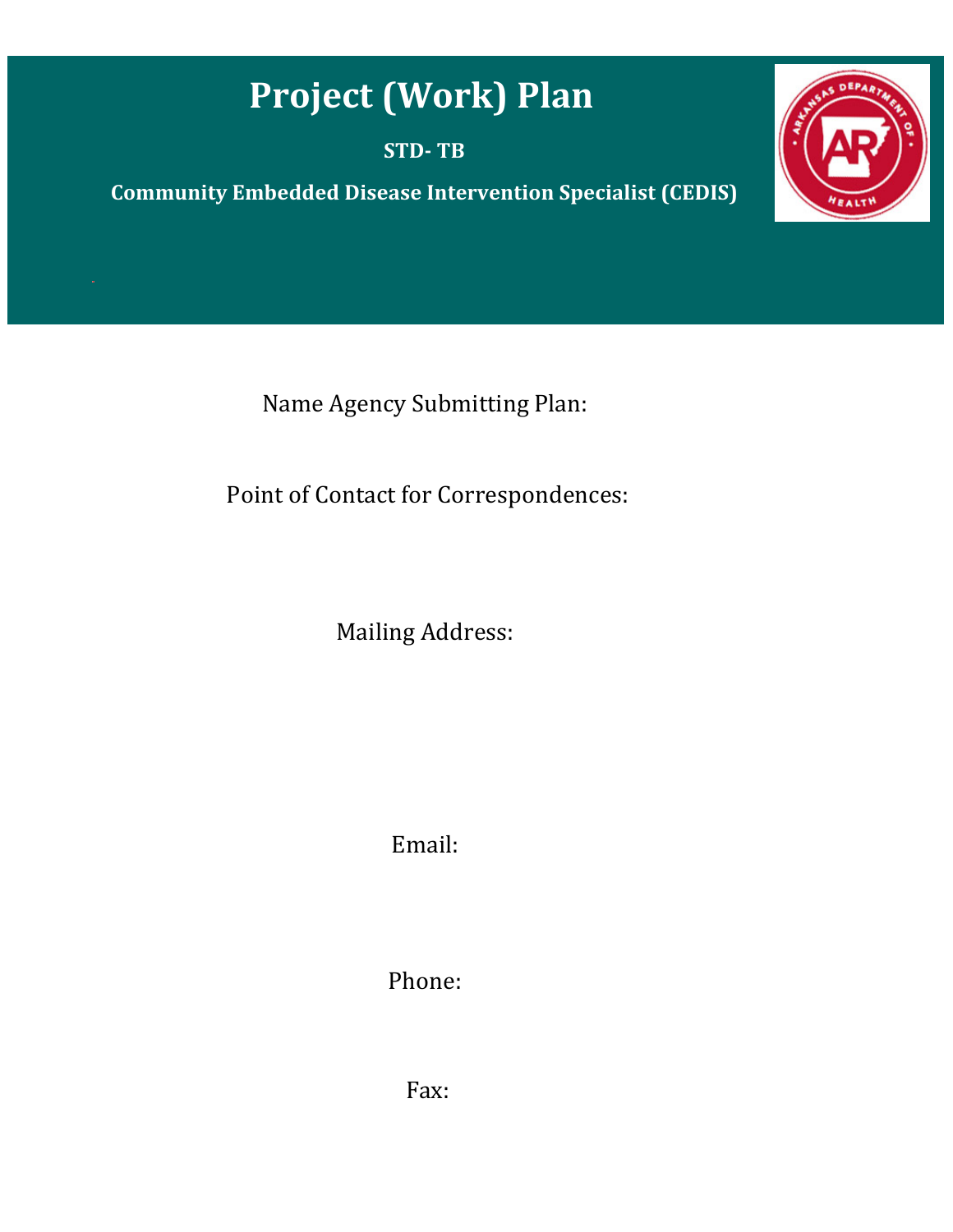In the tables below, please summarize what will be done in the indicated program year for the activity/activities for which your organization is submitting proposal for funding. Activities must be as outlined in the RFA narrative, Section 2: Grant Application Component. Add lines as needed. .

**Objective 1Year 1 Responsible Party, Start Date, and Completion Date (Ongoing) Activity 1 Activity 2 Activity 3 Activity 4 STD and/or TB Health EquityActivities What will be done Strategy:**

| Objective 2       | <b>STD and/or TB Education and Outreach</b> |                                                                     |  |  |
|-------------------|---------------------------------------------|---------------------------------------------------------------------|--|--|
| <b>Activities</b> | What will be done                           |                                                                     |  |  |
|                   | Year 1                                      | <b>Responsible Party, Start Date, and Completion Date (Ongoing)</b> |  |  |
| <b>Strategy:</b>  |                                             |                                                                     |  |  |
| <b>Activity 1</b> |                                             |                                                                     |  |  |
| <b>Activity 2</b> |                                             |                                                                     |  |  |

| Objective 3       | STD and/or TB Community Embedded Disease Investigation and Intervention |                                                                     |  |  |
|-------------------|-------------------------------------------------------------------------|---------------------------------------------------------------------|--|--|
| <b>Activities</b> | What will be done                                                       |                                                                     |  |  |
|                   | Year 1                                                                  | <b>Responsible Party, Start Date, and Completion Date (Ongoing)</b> |  |  |
| Strategy:         |                                                                         |                                                                     |  |  |
| <b>Activity 1</b> |                                                                         |                                                                     |  |  |
| <b>Activity 2</b> |                                                                         |                                                                     |  |  |
| <b>Activity 3</b> |                                                                         |                                                                     |  |  |